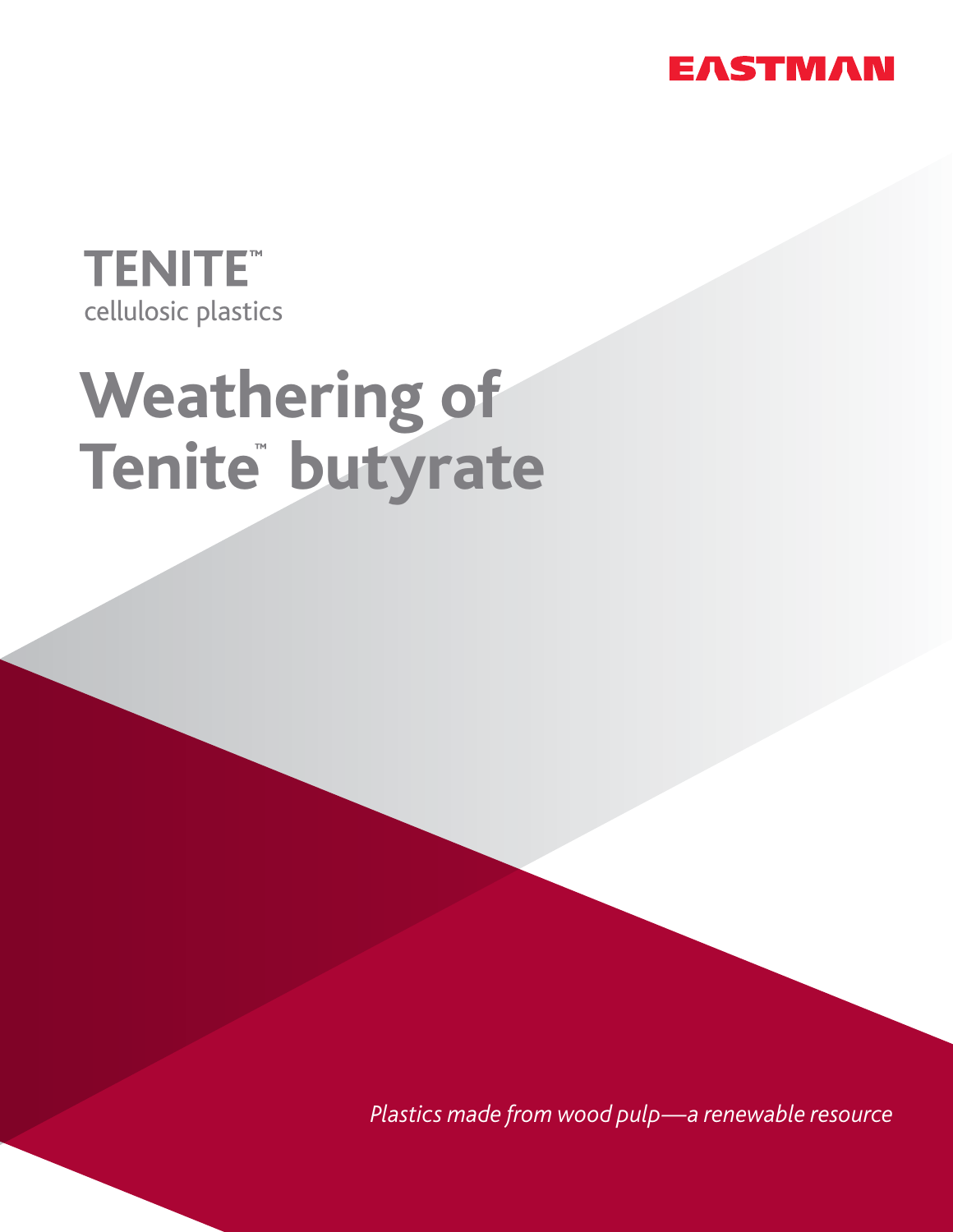# **Weathering of Tenite<sup>™</sup> butyrate**

# **Introduction**

Tenite™ butyrate, a plastic produced from cellulose acetate butyrate, was first marketed in 1938. Commonly known as "butyrate," it has been used in an array of injection molding and extrusion applications and has become one of the best known and most widely used cellulosic thermoplastics. It can be easily processed using most methods of forming thermoplastics. Butyrate also offers a very useful combination of toughness, hardness, and strength. The most desirable combination of properties for any particular application may be attained by proper choice of formulation and flow.

# **Factors that influence weathering damage**

Many butyrate applications involve exposure to solar radiation. Cellulose esters, like most polymeric materials, degrade when exposed to this radiation and other environmental conditions that cause weathering. Consequently, one phase of Eastman's research efforts over the years has been directed toward improving the ability of Tenite™ butyrate to resist weathering. Special outdoor formulations now being produced may be expected to remain useful for at least 5 years outdoors in any part of the continental United States and in other areas of the world with comparable climates. During the critical phases of fabrication, transportation, warehousing, and installation of outdoor applications, butyrate provides a resistance to breakage far superior to that of many plastics marketed for outdoor use. Even though its toughness decreases with prolonged outdoor exposure, tests have shown that after several years of outdoor use, the best outdoor formulations of Tenite butyrate still retain higher impact strength than unweathered specimens of many competitive materials.

Most weather effects are caused by the ultraviolet portion of the sun's radiation. The energy contained in ultraviolet light is capable of directly rupturing the long chains of a cellulose ester (chain scission); in addition, in the presence of oxygen, ultraviolet radiation causes oxidation of the plastic. The infrared portion of sunlight warms the plastic and accelerates the harmful effects of ultraviolet light. In the continental United States, conditions that cause weathering are several times more severe in summer than in winter. This is partly due to the increased amount of ultraviolet light that penetrates the atmosphere and reaches the ground during the summer and partly due to higher temperatures. In addition to seasonal variations, solar radiation on the ground is influenced by latitude, altitude, and clarity of the atmosphere. The average strength of solar radiation decreases as latitude (either north or south of the equator) increases, and increases slightly as altitude increases; but at any latitude and altitude, the amount of radiation that reaches the ground can be greatly reduced by dust, smoke, or clouds in the atmosphere.

Cellulose esters can be partially protected from the direct chain scission and the photo-catalyzed oxidation previously discussed. Protection from chain scission is obtained with special stabilizers known as ultraviolet inhibitors; protection from oxidation is obtained with antioxidants. Ultraviolet inhibitors, commonly referred to as UVIs, are chemical compounds that absorb ultraviolet light and disperse the energy contained in UV radiation in a form that is less harmful to the plastic. Most materials synthesized for the purpose of being used as UVIs are transparent and essentially colorless, but there are also some pigments and dyes that function as ultraviolet inhibitors.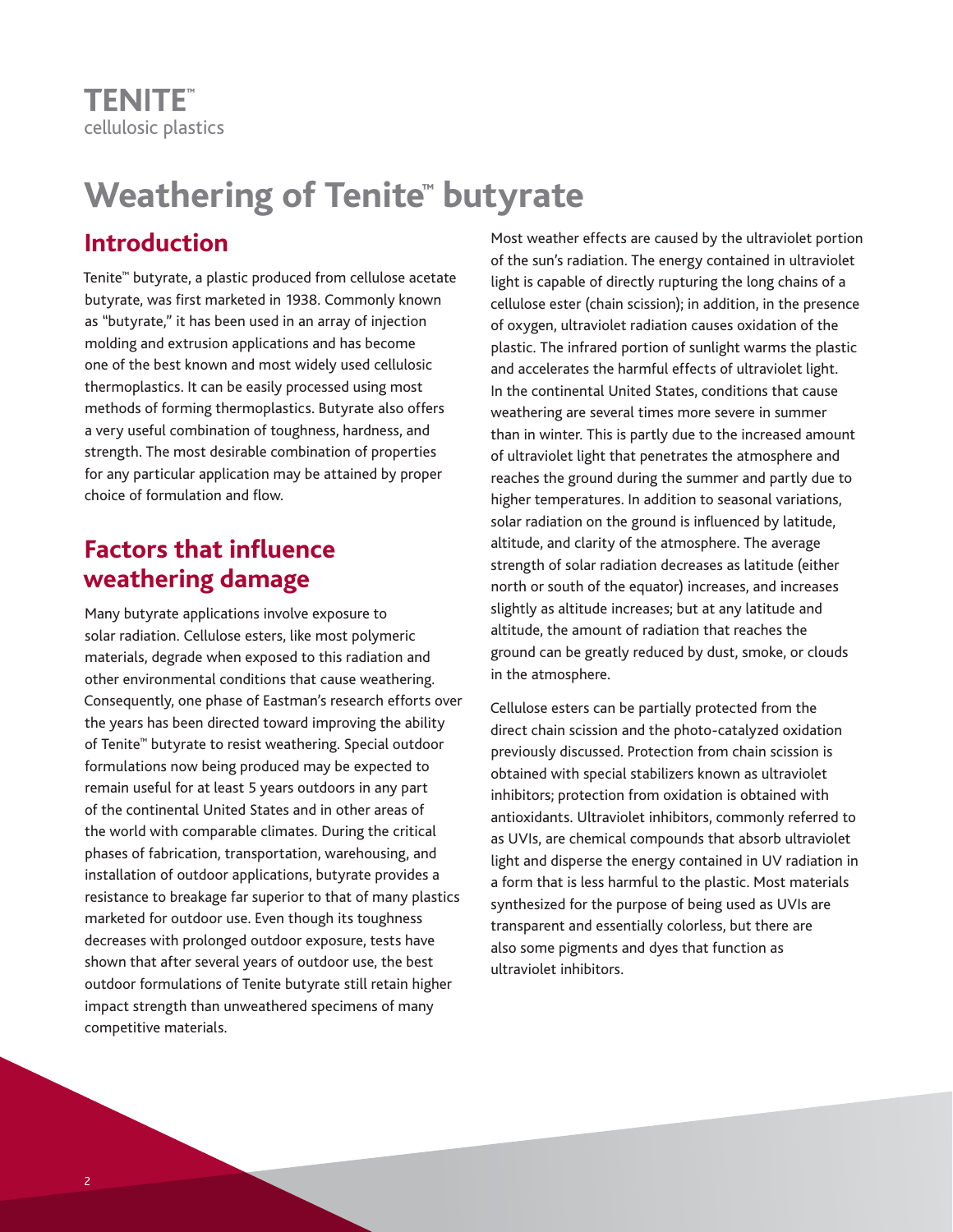The deterioration in cellulosics caused by weathering depends on the particular cellulose ester, plasticizer, stabilizer system, wavelength of the incident radiation, total amount of radiation absorbed, temperature of the plastic, atmospheric humidity, industrial contaminants in the atmosphere, and possibly other factors.

### **Experimental weathering and useful life**

The development of weather-resistant formulations of Tenite™ butyrate is based on information Eastman has accumulated through a test program carried on continuously since the early 1940s. The total program involves outdoor weathering, accelerated weathering tests of many types, preparation and testing of hundreds of different plastic formulations, and synthesis of many organic compounds that might be useful UVIs; many are covered by Eastman patents. Since about 1950, work with UVIs for cellulosic plastics has concentrated on cellulose acetate butyrate.

Actual outdoor performance is the most reliable criterion by which the outdoor usefulness of a plastic can be judged. Eastman's outdoor weathering program involves exposure of many hundreds of samples at weathering stations in Kingsport, Tennessee (Lat. 36° 32' N, Long. 82° 34' W, El. 1,200 ft); Homestead, Florida (Lat. 26° 38'ʹN, Long. 81° 51' W, El. 9 ft); and Phoenix, Arizona (Lat. 33° 27' N, Long. 112° 3' W, El. 1,080 ft). Atmospheric humidity is very high in Florida, very low in Arizona, and variable in Tennessee. Results obtained at these stations should be indicative of performance to be expected under comparable conditions of latitude, elevation, temperature, and humidity throughout the world.

Weathering conditions are more severe in Arizona and Florida than in Tennessee, and generally more severe in Arizona than in Florida. Solar radiation at Phoenix averages more than 185,000 langleys<sup>1</sup> per year on a horizontal surface; the average daytime high temperature exceeds 38°C (100°F) during the summer months.

Experimental weathering is done in an open location with the samples facing south and inclined northward at an angle of 45° from vertical, subjecting the specimens to the maximum sunshine exposure with a fixed mounting in the central northern latitudes. (This mounting is specified in Test Method D1435 published by the American Society for Testing and Materials.) Less severe exposure would increase the life expectancy of the material over that indicated by the test results. For example, a meter cover mounted on the east wall of a house might receive less than half the available sunshine, and its useful life should be substantially longer than that of a test specimen. Differences in weathering due to different mounting directions are accentuated by the fact that the rays of the midday sun contain much more energy than the early morning and late afternoon rays.

1 Langley is the unit used to denote one gram calorie per square centimeter. The incident radiation and temperature figures given are based on information published by *Isolation Data Manual*, SERI/TP-220- 3880, DE90000353, July 1990, p. 22.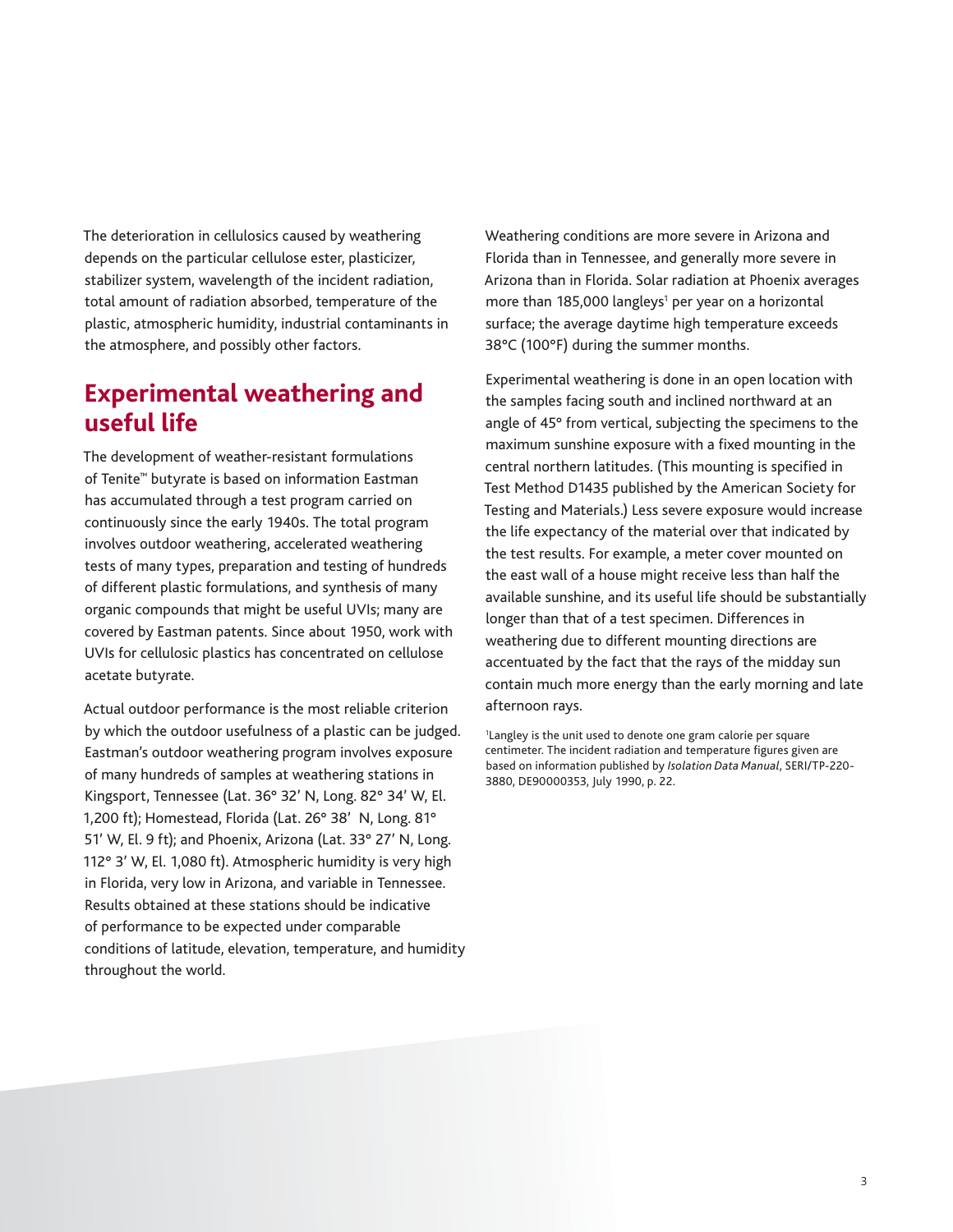The degree by which the useful life of a normal application can exceed that of a test specimen is illustrated by the history of a butyrate sign installed over a shop in New York City several years ago. The sign was made from a butyrate formulation containing a UVI of only moderate effectiveness (with a useful life of about 2 years in Arizona), yet it remained in service for about 9 years.

Deterioration of cellulosic plastics caused by weathering first appears as a dulling of the surface. As deterioration proceeds into advanced stages, the surface crazes and cracks; the formation of each fissure exposes underlying plastic to the action of the weather.

The onset of surface crazing does not mean the end of the usefulness of Tenite™ butyrate. It will still have good tensile strength, elongation, and impact strength. Elongation is one of the best methods for determining the toughness of a plastic. A brittle material will break with little elongation and will show a smooth, glassy break. A tough material will show a ductile break with good elongation before breaking occurs. The average tensile strengths and elongations of 3.2-mm (0.125-in.) thick specimens of an outdoor type of Tenite butyrate continuously exposed outdoors for periods of up to 36 months at the Phoenix, Arizona, testing station are shown in Figures 1 and 2.

The results of outdoor weathering tests conducted in Kingsport, Tennessee, on the same outdoor type of Tenite™ butyrate in 3.2-mm (0.125-in) thicknesses show the retention of good impact strength during the weathering program. For this test, samples were weathered in a vertical position facing due south.

Samples were removed from the field station at 1-year intervals, and impact strengths were determined. The results of this testing are shown in Figure 3.

#### **Figure 1**

**Tensile Strength at Break of** *Tenite™* **butyrate weathered in Arizona butyrate weathered in ArizonaTensile strength at break of Tenite™** 



#### **Figure 2** 0 10

**Elongation at break of** *Tenite™* **butyrate weathered in Arizona butyrate weathered in Arizona Elongation at break of Tenite™** 



#### **Figure 3**



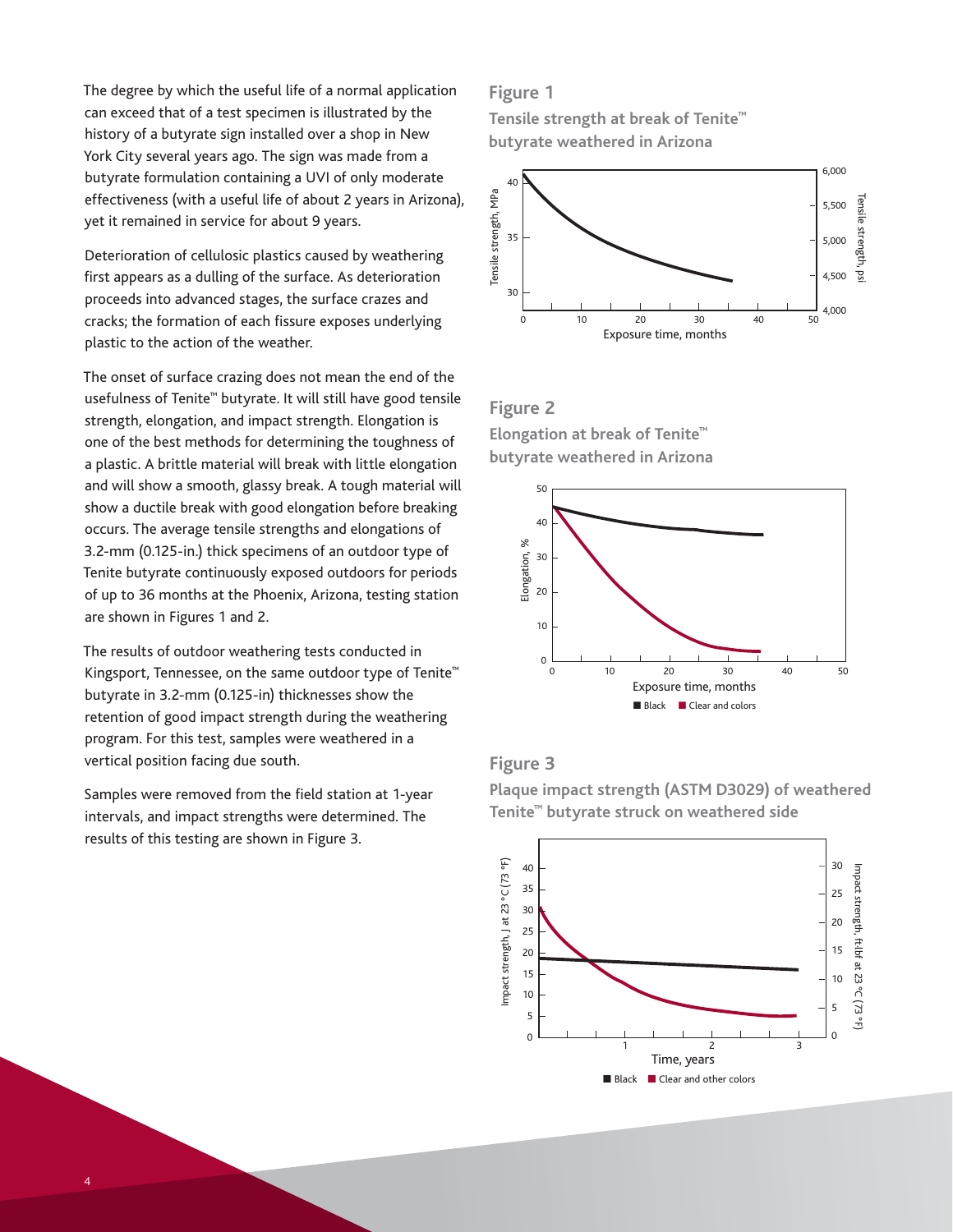# **Tenite butyrate formulations for outdoor use**

Various formulations of Tenite™ butyrate have different degrees of resistance to solar radiation. As mentioned previously, formulations unprotected by UVI or heavy pigmentation, although ordinarily suitable for indoor use indefinitely, generally give only a few months of satisfactory outdoor service.

The most weather-resistant butyrate formulations are typified by Tenite™ butyrate 465. The most used formulas in this group are Tenite butyrate 465, 485, and 513. These special outdoor materials ordinarily remain useful for 5 years or more exposed continuously in Arizona. These formulas are used for such applications as covers for electric meters and housings for fire alarms, where continuous, longtime outdoor exposure is intended. The weathering inhibitor in these formulations has a slight tendency to discolor after long exposure where heavy industrial atmospheric contamination is prevalent; the discoloration sometimes becomes noticeable if light colors are used.

Like cellulose esters, dyes and pigments may be affected adversely by sunlight. In many instances, they change color or lose their color under the influence of light and oxygen. An investigation of many years' duration involving exposure of samples under a carbon arc to accelerate the effects of weathering, as well as actual outdoor weathering tests, has resulted in the selection of colorants for butyrate outdoor formulations as stable as the plastic materials themselves.

Articles made of outdoor types of Tenite butyrate in suggested colors, therefore, should give at least 5 years' service under even the most adverse weather conditions found in the continental United States. These most adverse conditions represent exposure to solar radiation that measures approximately 185,000 langleys per year on a horizontal surface and are found, in general, south of about 35° N latitude and between about 100° and 115° W longitude. Comparable exposure in other parts of the world should have similar effects.